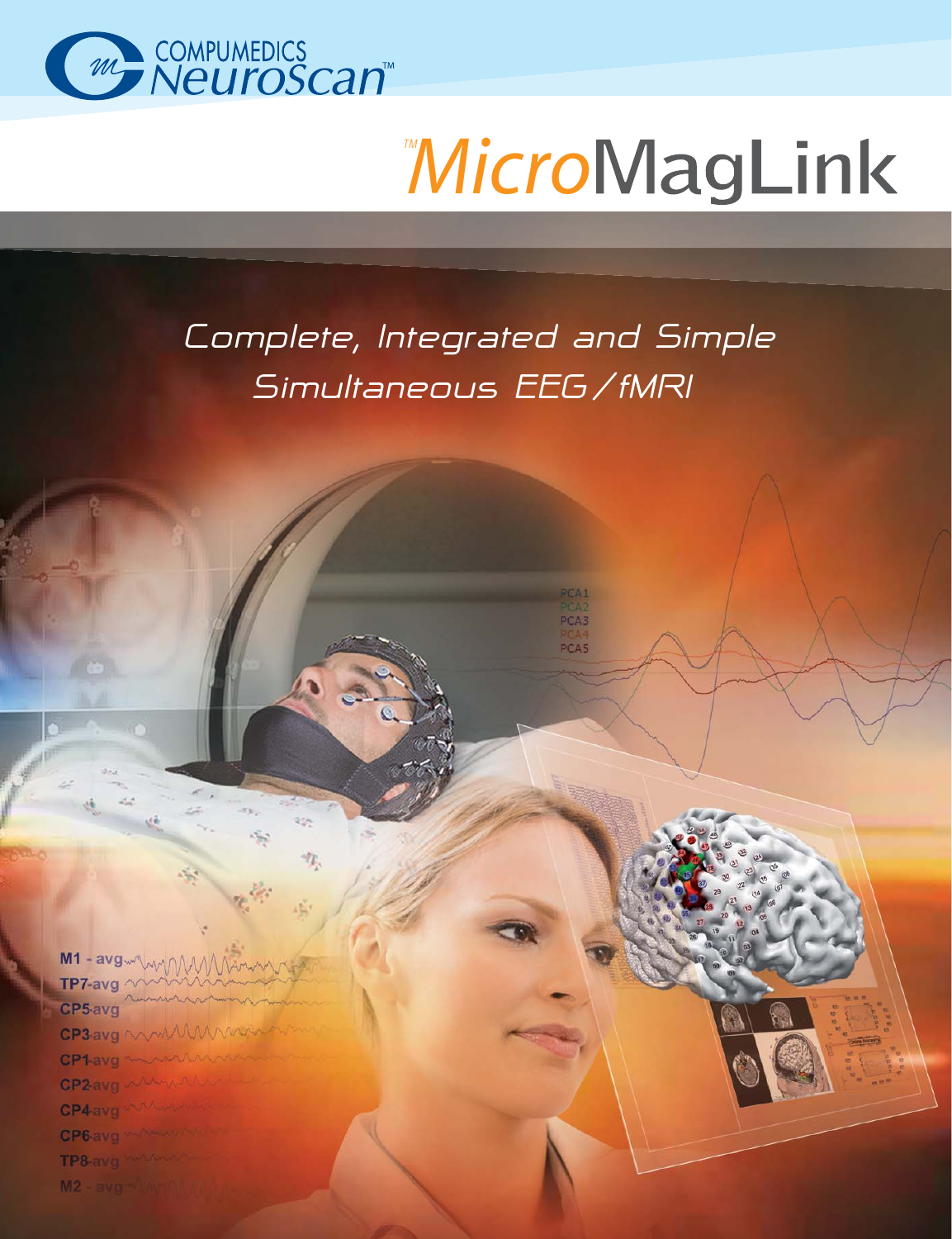## *MicroMagLink*

Finally, a sophisticated but simple system to record high quality EEG and ERP simultaneously with fMRI.

Neuroscan is proud to offer the MicroMagLink system; the next generation technology for simultaneous EEG/fMRI data acquisition  $-$  made simple. The MicroMagLink is based on the concept that often the simplest solution is best. The MicroMagLink keeps all active electronics outside the MRI chamber; all that is placed in MRI chamber is a special electrode cap, a cable, and a fiber optic pulseometer to provide timing for ballistocardiogram suppression. By keeping the active electronic components in the control room, we provide the best possible signal amplification without any compromises.

The MicroMagLink system consists of a precisely engineering electrode placement system with cabling that includes inline RF filtering to ensure that all signals recorded inside the MRI are uncontaminated by any sources outside the shielded MRI chamber. Using our SynAmps RT amplifier, data sampling rates up to 20,000 kHz per channel are possible. But with the inherent capability of SynAmps amplifiers to synchronize internal clocking to external sources, data sample rates as low as 500 Hz may be sufficient to provide high quality suppression of gradient sequence artifact.

The MicroMagLink is integrated with the Curry NeuroImaging Suite, which now includes a data acquisition module for capturing EEG data recorded in the MRI. By incorporating data acquisition into the Curry platform, all stages of EEG/ERP data recording and analysis, including source reconstruction, and co-registration with MRI, fMRI and other neuroimaging modalities are handled in a single platform. An advanced set of signal processing methods can be employed both online and offline to suppress both gradient and ballistocardiogram artifact.

#### With the MicroMagLink System, recording and analyzing simultaneously acquired EEG and fMRI data has never been simpler.

Following ASTM standards, MicroMagLink electrodes have been engineered and tested to comply with required standards for heating, displacement and torsion up to 3 Tesla. With a single attachment to the penetration panel, the MicroMaglink may routinely be installed and removed quickly. This portability allows a single MicroMaglink to be easily deployed to any magnet in your MRI facility, or used to collect EEG simultaneously with MEG.

Go to *www.compumedicsneuroscan.com* for more information and a sample of peer-reviewed publications.

#### Gated Alpha Recorded Through 3T Gradient Sequence Seizure Recorded Through 3T Gradient Sequence





- Simplicity of design allows for easy installation and portability
- Validated to ASTM standards in MRI systems up to 3 Tesla
- User selectable sampling rates from 500 Hz-20 kHz
- EEG digitization occurs outside MRI chamber, preserving data quality without compromises for MRI-compatible active electronics
- Both ECG and pulseometer signals are recorded by the system, for optimal suppression of ballistocardiogram artifact
- SynAmps RT DC-coupled recordings ensure fast recovery from artifacts AND no expensive batteries required!

The applications for simultaneous EEG/fMRI are continuously expanding, whether the goal is convergent analysis or simply providing millisecond resolution timelines to fMRI paradigms. The MicroMagLink is compatible with most stimulus presentation systems providing a TTL or synchronization pulse output, enabling acquisition of ERPs and fMRI simultaneously.



- Inherent SynAmps RT support for external clock control allows synchronization with MRI, improving real-time & offline artifact suppression, with A/D sampling rates as low as 500 Hz in some cases
- Includes CURRY 7 Neurolmaging Platform's advanced signal processing, source reconstruction, & multi-modal co-registration capabilities
- Multiple, advanced algorithms for gradient and BCG artifact suppression that are user selectable and modifiable
- On-line artifact suppression allows observation of corrected continuous EEG or average ERPs in near real time.

Sleep - Record your sleep EEG in the MRI with the MicroMagLink, then review it with Compumedics Profusion Sleep software.

Epilepsy - While still in the investigational stage, simultaneous EEG/fMRI recordings with epilepsy populations are demonstrating that the quality of EEG data recorded simultaneously during an fMRI measurement is now approaching that of what can be obtained in EEG recordings away from the MRI. EEG recordings can be used to both mark the time of onset of seizures during fMRI recordings as well as provide independent evaluation of the site of origin of activity. Other investigations have pushed the envelope even further, obtaining EEG recordings from sub-dural grids during fMRI acquisitions.

Simultaneous EEG/MEG - MEG systems often include the capability of recording EEG simultaneously. However, there can be limitations with the built-in EEG technology, including limited bit-depth for sampling the EEG, as well as restrictions on the number of EEG channels. The MicroMagLink can be used to record EEG simultaneously with MEG, without compromising the quality of the MEG signal. Appropriate RF Filtering and installation of the core component of the MicroMagLink prevent this extraneous electrical interference from compromising the MEG recordings.

Sequential Artifact Suppression: For Simple Suppression of Gradient Noise and Ballistocardiogram



THE GIAN DIRECTORS OF THE R. P. LEWIS CO., LANSING CO., 1994

#### Contrast Reversal Visual Evoked Potential Through 3T Gradient Sequence

| $\overline{[} \cdot \overline{[} \cdot \overline{[} \cdot \overline{[} \cdot \overline{[} \cdot \overline{[} \cdot \overline{[} \cdot \overline{[} \cdot \overline{[} \cdot \overline{[} \cdot \overline{[} \cdot \overline{[} \cdot \overline{[} \cdot \overline{[} \cdot \overline{[} \cdot \overline{[} \cdot \overline{[} \cdot \overline{[} \cdot \overline{[} \cdot \overline{[} \cdot \overline{[} \cdot \overline{[} \cdot \overline{[} \cdot \overline{[} \cdot \overline{[} \cdot \overline{[} \cdot \overline{[} \cdot \overline{$<br>400 ms<br>$-100$ ms<br>Ò | VEP Corr 100 microV Art Rej 1207 |  |
|---------------------------------------------------------------------------------------------------------------------------------------------------------------------------------------------------------------------------------------------------------------------------------------------------------------------------------------------------------------------------------------------------------------------------------------------------------------------------------------------------------------------------------------------------------------------------|----------------------------------|--|
|                                                                                                                                                                                                                                                                                                                                                                                                                                                                                                                                                                           |                                  |  |
|                                                                                                                                                                                                                                                                                                                                                                                                                                                                                                                                                                           |                                  |  |
|                                                                                                                                                                                                                                                                                                                                                                                                                                                                                                                                                                           |                                  |  |
|                                                                                                                                                                                                                                                                                                                                                                                                                                                                                                                                                                           |                                  |  |
|                                                                                                                                                                                                                                                                                                                                                                                                                                                                                                                                                                           |                                  |  |
|                                                                                                                                                                                                                                                                                                                                                                                                                                                                                                                                                                           |                                  |  |
|                                                                                                                                                                                                                                                                                                                                                                                                                                                                                                                                                                           |                                  |  |
|                                                                                                                                                                                                                                                                                                                                                                                                                                                                                                                                                                           |                                  |  |
|                                                                                                                                                                                                                                                                                                                                                                                                                                                                                                                                                                           |                                  |  |
|                                                                                                                                                                                                                                                                                                                                                                                                                                                                                                                                                                           |                                  |  |
|                                                                                                                                                                                                                                                                                                                                                                                                                                                                                                                                                                           |                                  |  |
|                                                                                                                                                                                                                                                                                                                                                                                                                                                                                                                                                                           |                                  |  |
|                                                                                                                                                                                                                                                                                                                                                                                                                                                                                                                                                                           |                                  |  |
|                                                                                                                                                                                                                                                                                                                                                                                                                                                                                                                                                                           |                                  |  |
|                                                                                                                                                                                                                                                                                                                                                                                                                                                                                                                                                                           |                                  |  |
|                                                                                                                                                                                                                                                                                                                                                                                                                                                                                                                                                                           |                                  |  |
|                                                                                                                                                                                                                                                                                                                                                                                                                                                                                                                                                                           |                                  |  |
|                                                                                                                                                                                                                                                                                                                                                                                                                                                                                                                                                                           |                                  |  |
|                                                                                                                                                                                                                                                                                                                                                                                                                                                                                                                                                                           |                                  |  |
|                                                                                                                                                                                                                                                                                                                                                                                                                                                                                                                                                                           |                                  |  |
|                                                                                                                                                                                                                                                                                                                                                                                                                                                                                                                                                                           |                                  |  |
|                                                                                                                                                                                                                                                                                                                                                                                                                                                                                                                                                                           |                                  |  |
|                                                                                                                                                                                                                                                                                                                                                                                                                                                                                                                                                                           |                                  |  |
|                                                                                                                                                                                                                                                                                                                                                                                                                                                                                                                                                                           |                                  |  |
|                                                                                                                                                                                                                                                                                                                                                                                                                                                                                                                                                                           |                                  |  |
|                                                                                                                                                                                                                                                                                                                                                                                                                                                                                                                                                                           |                                  |  |
|                                                                                                                                                                                                                                                                                                                                                                                                                                                                                                                                                                           |                                  |  |
|                                                                                                                                                                                                                                                                                                                                                                                                                                                                                                                                                                           |                                  |  |
|                                                                                                                                                                                                                                                                                                                                                                                                                                                                                                                                                                           |                                  |  |
|                                                                                                                                                                                                                                                                                                                                                                                                                                                                                                                                                                           |                                  |  |
|                                                                                                                                                                                                                                                                                                                                                                                                                                                                                                                                                                           |                                  |  |
|                                                                                                                                                                                                                                                                                                                                                                                                                                                                                                                                                                           |                                  |  |
|                                                                                                                                                                                                                                                                                                                                                                                                                                                                                                                                                                           |                                  |  |
|                                                                                                                                                                                                                                                                                                                                                                                                                                                                                                                                                                           |                                  |  |
|                                                                                                                                                                                                                                                                                                                                                                                                                                                                                                                                                                           |                                  |  |
|                                                                                                                                                                                                                                                                                                                                                                                                                                                                                                                                                                           |                                  |  |
|                                                                                                                                                                                                                                                                                                                                                                                                                                                                                                                                                                           |                                  |  |
|                                                                                                                                                                                                                                                                                                                                                                                                                                                                                                                                                                           |                                  |  |
|                                                                                                                                                                                                                                                                                                                                                                                                                                                                                                                                                                           |                                  |  |
|                                                                                                                                                                                                                                                                                                                                                                                                                                                                                                                                                                           |                                  |  |
|                                                                                                                                                                                                                                                                                                                                                                                                                                                                                                                                                                           |                                  |  |
|                                                                                                                                                                                                                                                                                                                                                                                                                                                                                                                                                                           |                                  |  |
|                                                                                                                                                                                                                                                                                                                                                                                                                                                                                                                                                                           |                                  |  |
|                                                                                                                                                                                                                                                                                                                                                                                                                                                                                                                                                                           |                                  |  |
|                                                                                                                                                                                                                                                                                                                                                                                                                                                                                                                                                                           |                                  |  |
|                                                                                                                                                                                                                                                                                                                                                                                                                                                                                                                                                                           |                                  |  |
|                                                                                                                                                                                                                                                                                                                                                                                                                                                                                                                                                                           |                                  |  |
|                                                                                                                                                                                                                                                                                                                                                                                                                                                                                                                                                                           |                                  |  |
|                                                                                                                                                                                                                                                                                                                                                                                                                                                                                                                                                                           |                                  |  |
|                                                                                                                                                                                                                                                                                                                                                                                                                                                                                                                                                                           |                                  |  |
|                                                                                                                                                                                                                                                                                                                                                                                                                                                                                                                                                                           |                                  |  |
|                                                                                                                                                                                                                                                                                                                                                                                                                                                                                                                                                                           |                                  |  |

|                                                                                                                                                                                                                                  | 21.9<br>-15.9 |
|----------------------------------------------------------------------------------------------------------------------------------------------------------------------------------------------------------------------------------|---------------|
|                                                                                                                                                                                                                                  | 43.4          |
|                                                                                                                                                                                                                                  |               |
| as as welcompletely mill the complete the most complete the month of the complete the complete the complete the                                                                                                                  | 21.3          |
|                                                                                                                                                                                                                                  |               |
|                                                                                                                                                                                                                                  | 19.9          |
|                                                                                                                                                                                                                                  | 16.4          |
| 1) . 1) where Will Hill in the month was the month more than the month of the wind was the                                                                                                                                       | 42            |
| 10-01- Mary William Communication Communication Communication of Communication                                                                                                                                                   | 56            |
|                                                                                                                                                                                                                                  |               |
| ne mint the third of the state of the state of the state of the state of the state of the state of the state of                                                                                                                  | $-2.2$        |
|                                                                                                                                                                                                                                  | <b>KK</b>     |
|                                                                                                                                                                                                                                  | 11.2          |
| منسمع معلى مام الإمريا الأزال الالاسترامية متعلين متعرب محمر كران مسترسطي الالعام المسامل الألام الأزار والمصدرات دهاءه                                                                                                          | 10.2          |
|                                                                                                                                                                                                                                  |               |
| no material de la company de la company de la company de la company de la company de la company de la company de                                                                                                                 | 21.2          |
| 10-00 when I will have the most worm of monday of the most work of the state of the most work                                                                                                                                    | 19.2          |
|                                                                                                                                                                                                                                  | $2 - 2$       |
|                                                                                                                                                                                                                                  | -22           |
|                                                                                                                                                                                                                                  |               |
|                                                                                                                                                                                                                                  |               |
|                                                                                                                                                                                                                                  | 41.7          |
| E - A MANARI MANARI MANARI MANARI MANARI MANARI MANARI MANARI MANARI MANARI MANARI MANARI MANARI MANARI MANARI<br>Rai da antara fara da manari Manari Manari Manari Manari Manari Manari Manari Manari Manari Manari Manari Mana | 26.0          |
|                                                                                                                                                                                                                                  |               |
| cco                                                                                                                                                                                                                              |               |
| Published <b>What</b>                                                                                                                                                                                                            |               |
| Marthaulen<br><b>HOPP</b>                                                                                                                                                                                                        | 24.1          |
| 19:55:04:5 15:56:35.379 55:06<br>15:54:56<br>15:54:40.5<br>15:54:37.5<br>15:54:42                                                                                                                                                |               |

#### **Applications**

### **Architecture**